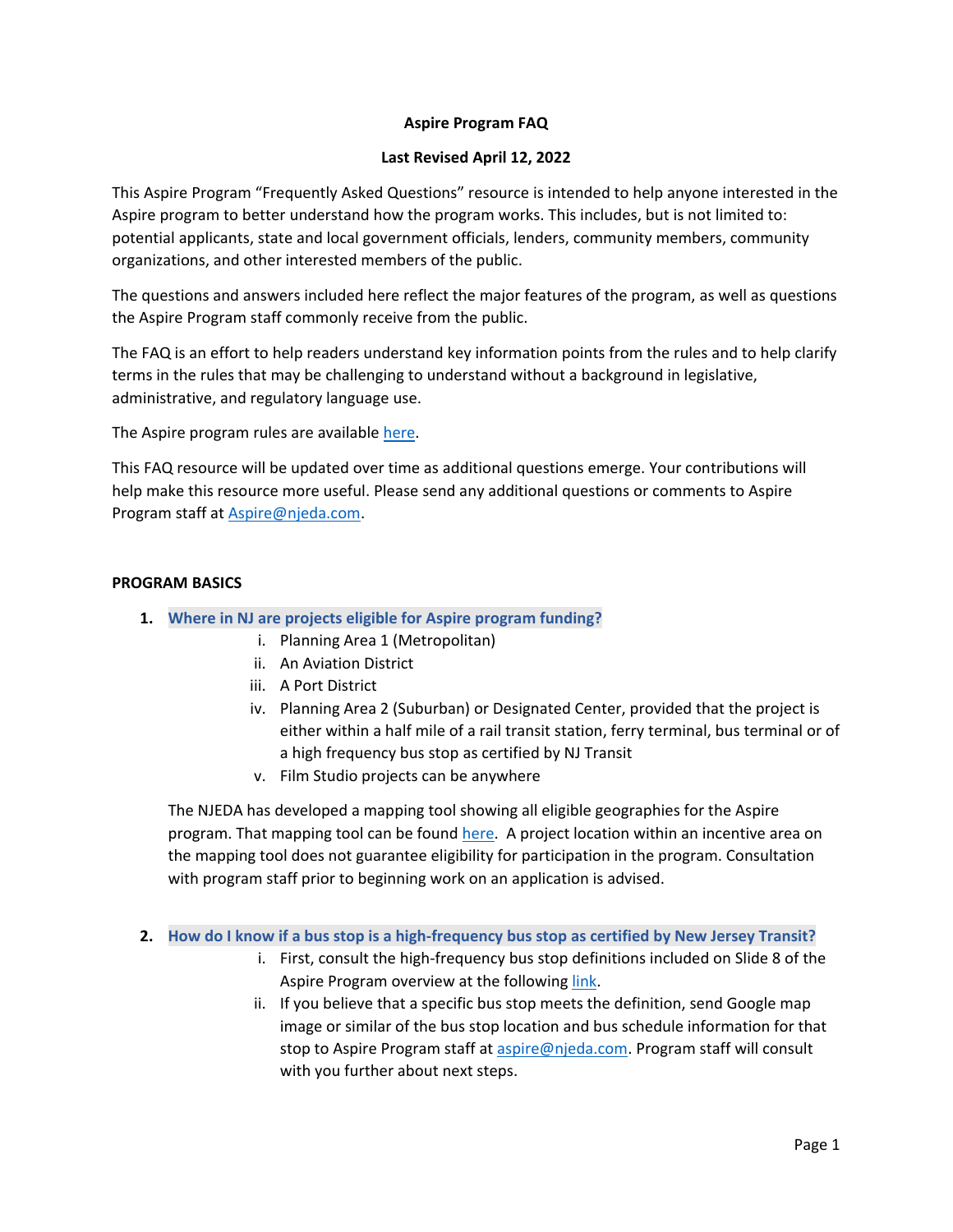iii. Over time, as bus stops are certified as "high-frequency" stops by New Jersey Transit they will be reflected in the Aspire [mapping tool.](https://njeda.maps.arcgis.com/apps/webappviewer/index.html?id=b32ea4347e6a4403a36859e6ee6e5c0a)

# **3. What kinds of business entities are eligible for Aspire program funding?**

i. Applicants should be NJ-based business entities that can effectuate a real estate development project. One or more of the members of this entity will be a real estate development firm. Other members may include non-profit organizations, investors, providers of business services, etc. Development teams can include partners who are not developers but have specifically defined project roles. However, the applicant will commonly be a developer. The applicant must be a legal entity within the State of New Jersey.

# **4. Does "redevelopment project" in the Aspire program mean the same thing as in New Jersey redevelopment law?**

- i. No.
- ii. The statute establishing the Aspire program refers to projects under the Aspire program as "redevelopment projects." However, that definition (provided below) does not require projects to be located in an "area in need of redevelopment" or any other "redevelopment" related status.
- iii. The definition in the Aspire program statute reads: "Redevelopment project" means a specific construction project or improvement or phase of a project or improvement undertaken by a developer, owner or tenant, or both, and any ancillary infrastructure project. A redevelopment project may involve construction or improvement upon lands, buildings, improvements, or real and personal property, or any interest therein, including lands under water, riparian rights, space rights, and air rights, acquired, owned, developed or redeveloped, constructed, reconstructed, rehabilitated, or improved. N.J.S.A. 34:1B-323.

# **5. How big does an Aspire residential project need to be to qualify for tax credits?**

Residential projects must meet minimum project cost thresholds, based on the population of the municipality where the project is located. The thresholds are:

| i. Qualified Incentive Tract           | \$5 million    |
|----------------------------------------|----------------|
| ii. Government Restricted Municipality | \$5 million    |
| iii. Municipal Population < 200,000    | \$10 million   |
| iv. Municipal Population > 200,000     | \$17.5 million |
|                                        |                |

A project located in a Qualified Incentive Tract in a municipality with population larger than 200,000 must only meet the minimum cost for location in a QIT.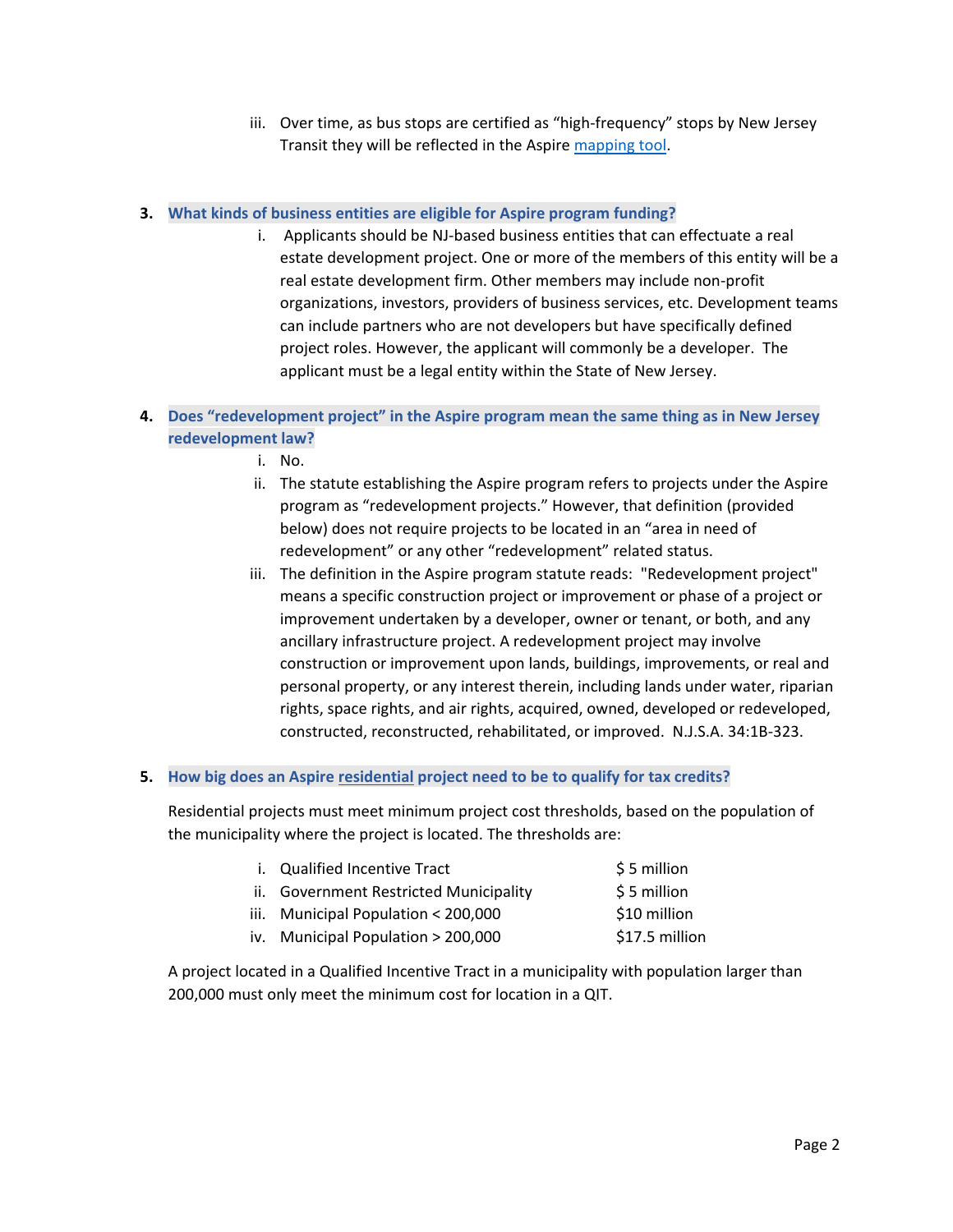# 6. **How big does an Aspire commercial project need to be to qualify for tax credits?**

A commercial project must be at least 100,000 square feet in size to qualify for the Aspire program.

- **7. What is the difference between "total project cost" and "total development cost"?**
	- i. "Total project cost" is the basis by which NJEDA determines the size of a tax credit award. It does not include the cost of land (although is inclusive of landrelated costs like surveying, tax payments, maintenance, etc.)
	- ii. "Total development cost" is the basis by which NJEDA calculates developer returns and is inclusive of land costs and other costs not allowed as part of "total project cost," such as soft costs in excess of 20% of "total project cost".
	- iii. For the purposes of quantifying the minimum required developer equity contribution, total development cost will be the cost basis used.

### **8. How does a developer turn Aspire tax credits into project funding or financing?**

- i. The recipient of tax credit awards may sell tax credits it is awarded to another party in exchange for cash that can be used to reimburse development expenses. The purchaser of the tax credits may then apply those credits for themselves. Each tax credit award may only be sold one time. There are various statutory and program rules that set minimum discounts at which tax credit awards may be sold by award recipients. Potential applicants should pay close attention to these rules.
- ii. Upon NJEDA Board approval of tax credit awards, awardees must comply with terms of their tax credit awards, and are at risk of forfeiting a part, or the entirety, of their tax credit award in the event of non-compliance.
- iii. The mechanics and timing of award monetization transactions will be determined by each project's specific cash-flow and funding needs. In all instances the annual issuance of tax credits will be subject to NJEDA review of the applicant's compliance with obligations set forth in the Aspire program rules.

#### **9. How much tax credit support does the Aspire program provide for any given project?**

- i. The tax credit awards made to any individual project will vary according to:
	- 1. The project's location
	- 2. The project's proposed uses
	- 3. The project's costs to develop
	- 4. The strength of the market in which the project is located
	- ii. Depending on these factors, an Aspire project can receive up to \$60 million in tax credit awards. Many projects will be eligible for only \$42 million in such awards. Refer to the program overview slides available **[here](https://www.njeda.com/wp-content/uploads/2022/03/Aspire-Program-Overview-Slides-for-Program-Home-Page-002.pdf)** for more details on award eligibility.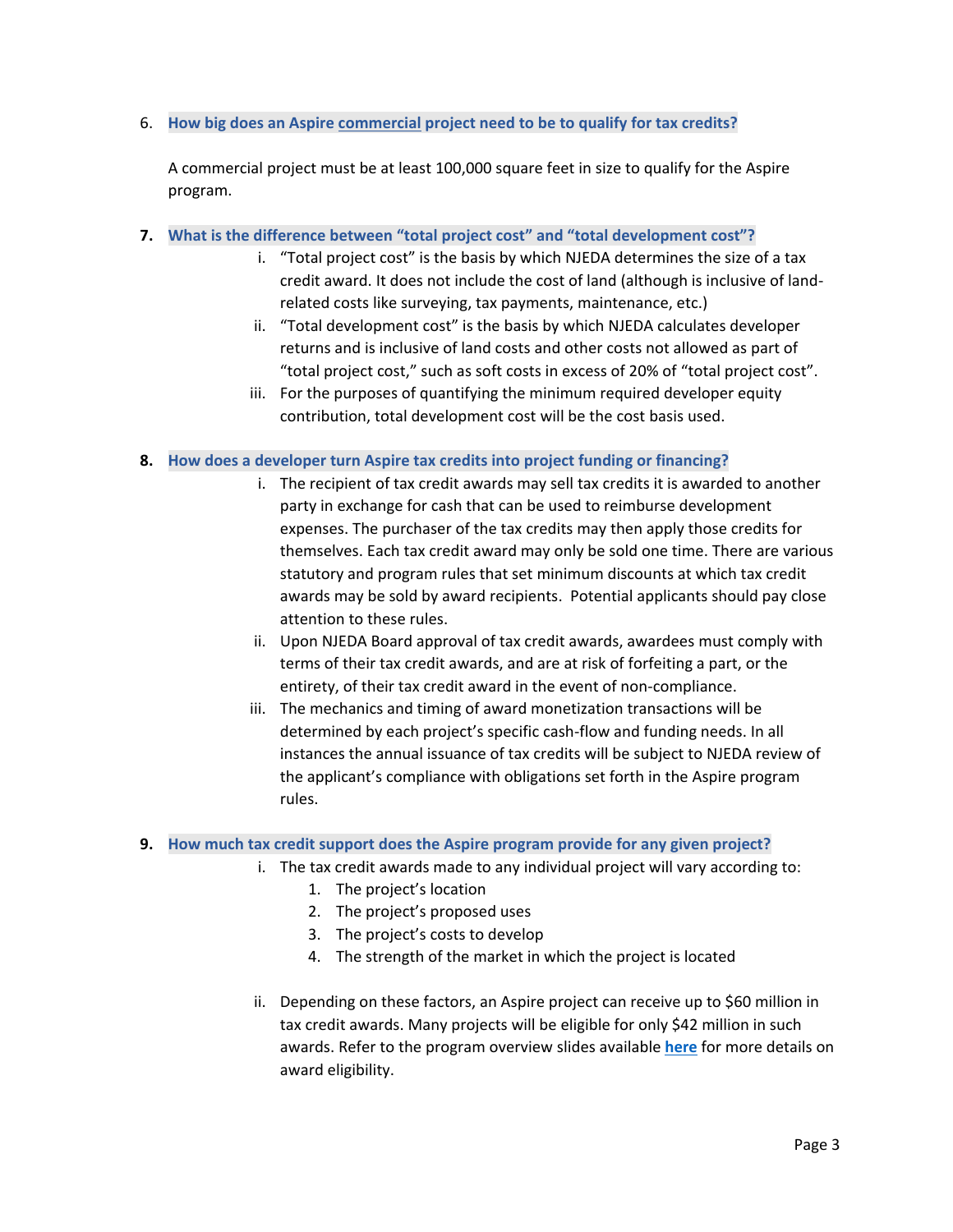iii. The maximum tax credit awards possible are also subject to ceilings on the tax credit award as a percent of project costs and as a function of Net Benefit Test outcomes.

## **10. Can Aspire tax credits be combined with other funding sources to fill project financing gaps?**

i. Yes. However, the statute and the rules apply ceilings on the combined total amount of tax credit awards received as a percent of project costs. Potential applicants should familiarize themselves with Aspire program statute and rule details to ensure they understand these limits.

# **11. Can a developer finance a project with 0% equity if Aspire funds are part of the project's support?**

i. Developer equity (or contributed capital) must be at least 20 percent of total costs of development, or if the project is located in a government-restricted municipality, the developer equity requirement is lowered to at least 10 percent of total costs of development. For projects receiving low-income housing tax credit (LIHTC) allocated by the NJ Housing and Mortgage Finance Agency (NJ HMFA), LIHTC and deferred developer fees are treated as equity for the purposes of satisfying EDA equity-contribution requirements. Projects may also treat other Federal tax credits such as New Market Tax Credits and Federal Historic Tax Credits as equity. In all instances, the applicant is required to make up any shortfall that may exist between the percent equity contribution required and the LIHTC, New Market, Historic, or other tax credits that may count towards the applicant's equity contribution.

# 12. **What specific non-tax credit sources may be counted as a developer's contributed equity in a project?**

i. Equity contributed by a developer can include cash, deferred development fees, costs for project feasibility incurred within the 12 months prior to application, property value less any mortgages when the developer owns the project site, and any other investment by the developer in the project deemed acceptable by NJEDA.

Property values will be valued at the lesser of either the purchase price, provided the property was purchased pursuant to an arm's length transaction within 12 months of application; or the value as determined by a current appraisal acceptable to the Authority. A "current" appraisal must be dated within 90 days of the application. Note that all non-arm's length transactions will require a full appraisal.

Equity can also comprise Federal or local grants and proceeds from the sale of Federal or local tax credits, as described above.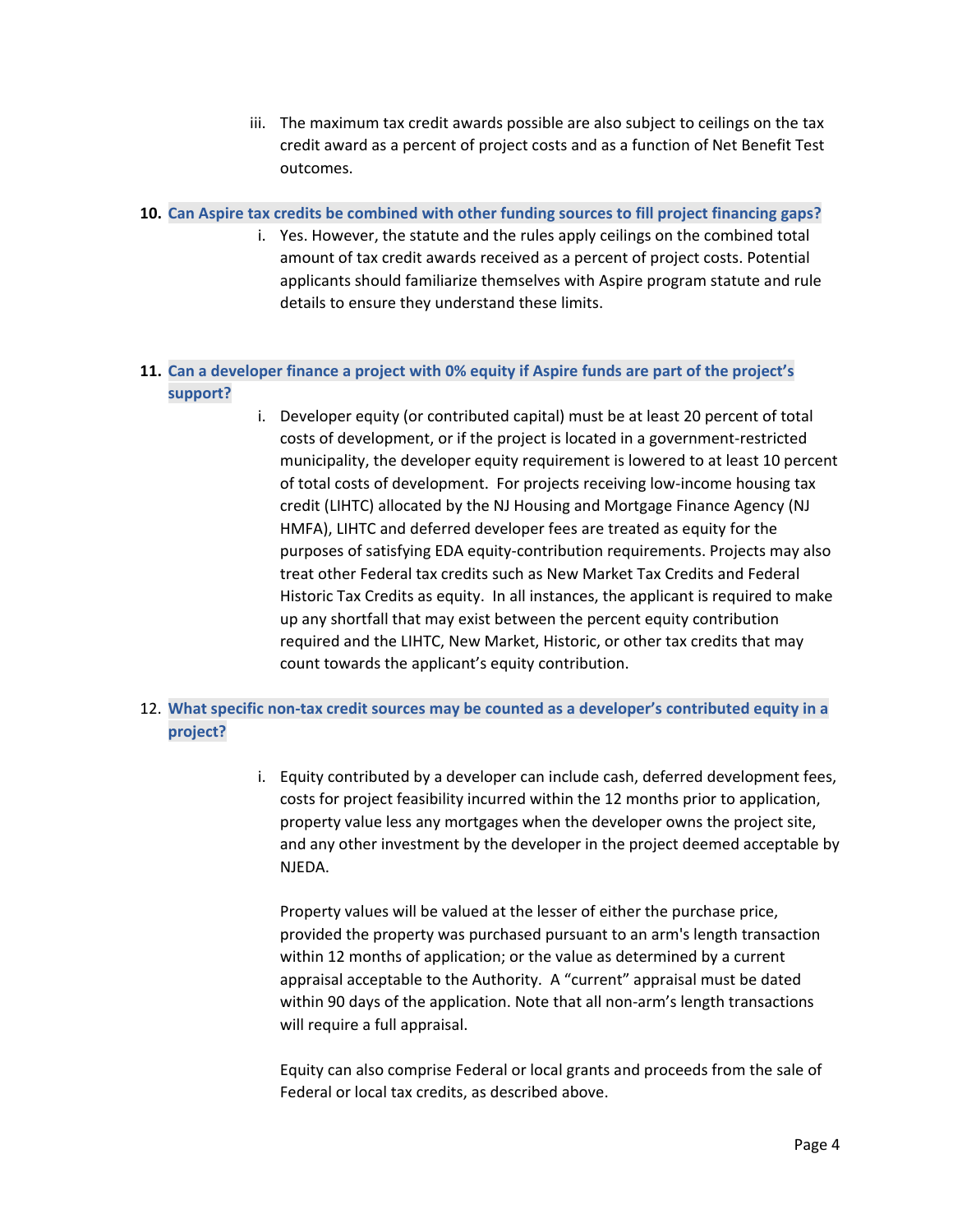Equity cannot include State grants or tax credits or proceeds from redevelopment area bonds.

### **13. When will tax credits granted on an Aspire application be available to project developers?**

- i. Developers will be issued their awarded tax credits upon receipt of a temporary certificate of occupancy by the developer and upon satisfying the terms of their grant agreement.
- ii. Additional grant agreement elements that will need to be satisfied include final cost certification, compliance with sustainability standards, confirmation that prevailing wage rules have been followed, and, when applicable, housing affordability controls are in place.
- iii. As long as the developer complies with all provisions of Aspire program rules, one tenth of the award will be issued each year for the 10 years of the eligibility period.

# **14. Can a project receive Aspire program tax credits if a project is already under construction?**

i. In most cases, no - Aspire awards are intended to incentivize new construction work. There are limited circumstances where NJEDA may determine that a project that has halted and cannot proceed without an award, and thus may be eligible for Aspire program support.

# PROGRAM SIZE AND DURATION

- 15. **How much funding does the Aspire program provide overall?**
	- i. Aspire shares an annual award cap of \$1.1 billion with the Emerge program, a separate and distinct job attraction and retention program also established by the Economic Recovery Act of 2020. This annual cap applies for the first six years of the programs.
	- ii. In addition to the \$1.1 billion shared overall program cap, there is a requirement that no more than \$715 million in tax credit awards be made annually to New Jersey's northern counties (Bergen, Essex, Hudson, Hunterdon, Mercer, Middlesex, Monmouth, Morris, Passaic, Somerset, Sussex, Union, and Warren ) and no more than \$385 million in awards be made annually to New Jersey's southern counties (Atlantic, Burlington, Camden, Cape May, Cumberland, Gloucester, Ocean, and Salem)).
	- iii. After the program's first six years, any as-yet-unallocated tax credit awards may be awarded irrespective of geography.

#### **16. How long will the Aspire program last?**

i. The Aspire program's statutory end date is March  $1<sup>st</sup>$ , 2027.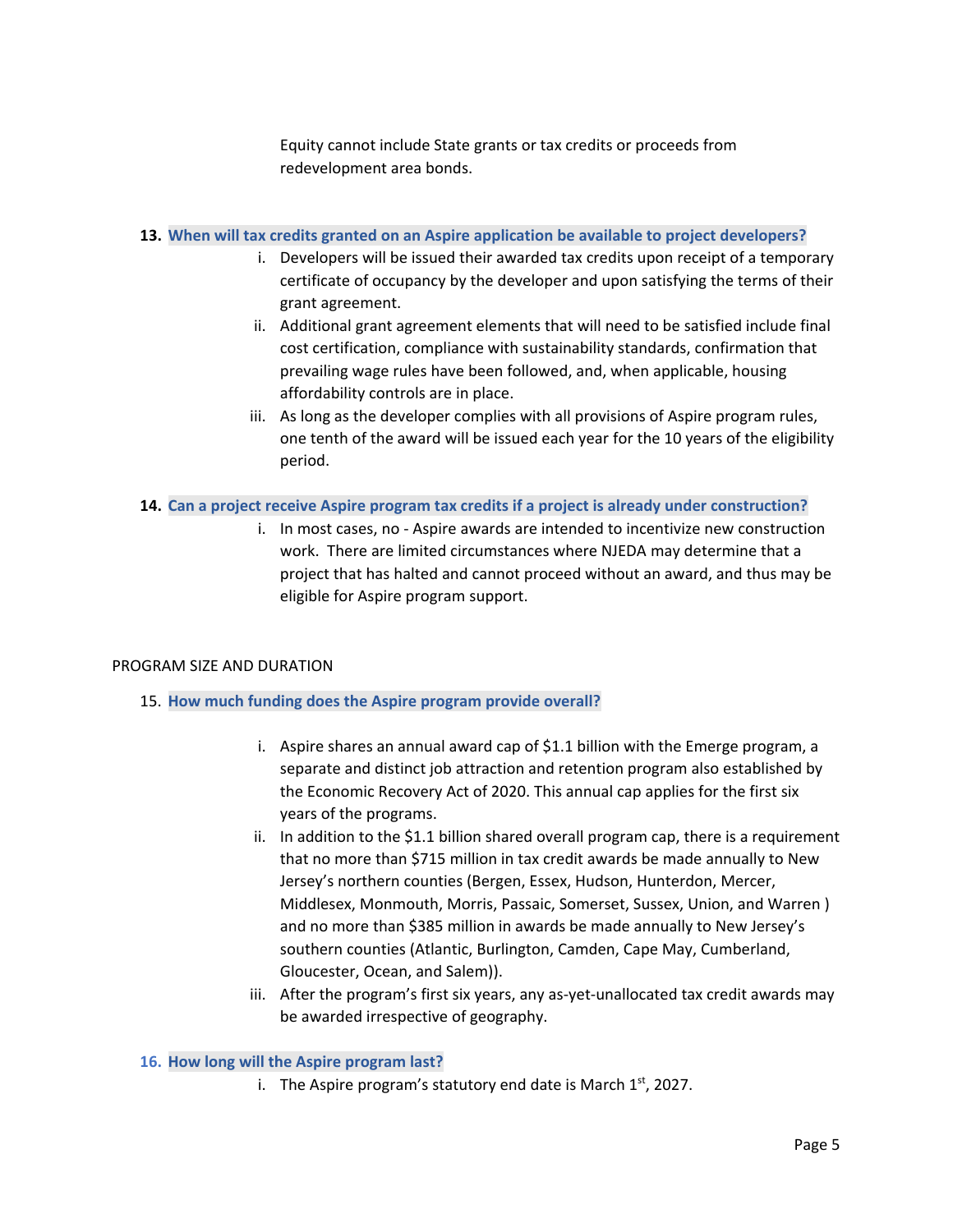## ELIGIBLE PROJECTS AND PROJECT ELEMENTS

#### **17. Can a public parking garage be included as an eligible commercial project?**

- i. A public parking garage cannot be included as a stand-alone commercial project.
- ii. In addition, parking costs above and beyond those associated with meeting minimum project parking requirements as part of planning and zoning approvals ALSO may not be included in project costs for the purposes of tax credit sizing.
- iii. Points i and ii aside, parking spaces built consistent with meeting minimum parking space provision requirements MAY be made available for public parking purposes and generate parking income to the project.

### **18. How does project scoring relate to whether a project is approved for Aspire tax credits?**

- i. Beyond determining project eligibility, the NJEDA uses project scoring to determine whether a project meets threshold tests of public benefit necessary for entry into the Aspire program. Once a project is determined to meet that threshold test, no subjective project scoring tests are applied.
- ii. If applicants have questions about how their projects will be scored, applicants may submit their proposed responses to the Aspire program scoring questions to Aspire program staff in advance of application. Aspire program staff will assess the proposed responses for consistency with program goals as tested via the scoring questions and provide feedback to the applicant about any changes that may be required in order to meet the threshold test.
- **19. Are there any project-related costs that cannot be included in "total project costs" as part of the tax credit award calculation?**
	- i. The cost of acquiring land for projects is not an eligible cost for reimbursement with Aspire tax credit awards.
	- ii. The funding of capital reserves is also not an eligible cost for Aspire program tax credit awards.
	- iii. Other costs not eligible for reimbursement include:
		- 1. Soft costs beyond 20 percent of project costs;
		- 2. Costs for community benefit agreement-funded programs that exceed five percent of total project costs;
		- 3. Incentive consultant fees, NJEDA fees, loan interest payments on permanent financing, escrows, reserves, pre-opening costs, commissions and fees to the developer, project management, or other similar costs;
		- 4. Costs the applicant cannot demonstrate were incurred in accordance with prevailing wage requirements; and
		- 5. Costs such as demolition, site remediation, building acquisition or other site improvements that are incurred more than two years prior to Aspire application (or three years if applying on or after January 1, 2023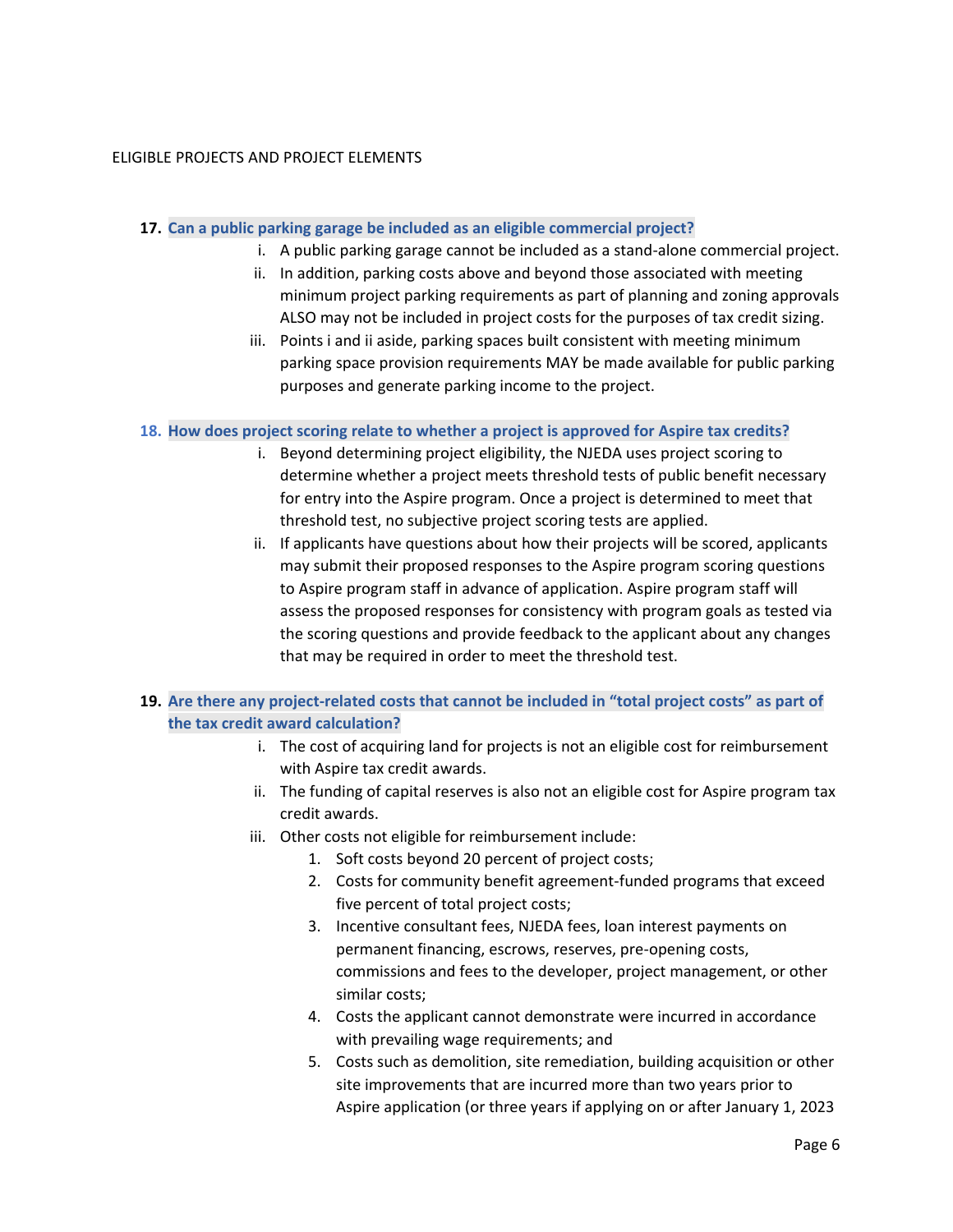and before to January 1, 2024; or four years if applying prior to January 1 st 2023).

iv. NJEDA will also develop guidelines defining reasonable and customary project costs. Project costs that fall clearly outside these boundaries may be excluded from eligible, reimbursable project costs.

#### **20. Can fees paid to NJEDA for application to the Aspire program be refunded to the applicant?**

i. No, the Aspire program rules clearly state that fees paid to NJEDA are nonrefundable This includes but is not limited to the application fee, which is nonrefundable regardless of whether or not the application is approved for Aspire tax credits.

## **21. What constitutes a "governing body" for the required letter of support?**

i. Generally, this means a municipal council. However, because there are variations in governance structures within NJ municipalities EDA uses general language about what is required in terms of a letter of support from a governing body.

### **22. What topics should a governing body letter of support address?**

- i. The aim of the governing body letter of support is to assure NJEDA that any outstanding project issues still requiring local approval following an Aspire award – for example, permits and plan approvals – would not jeopardize project schedule and milestones due to project's inconsistency with local policy priorities.
- ii. Governing body support letters should communicate:
	- 1. Project consistency with local development goals; and
	- 2. Governing body support for the project and the awarding of Aspire tax credits requested by the Aspire applicant.
- iii. Governing body support letters should also acknowledge the Aspire program requirement for projects to obtain a temporary certificate of occupancy (TCO) within four years of NJEDA's approval of a project's application for Aspire program tax credits.
- iv. A governing body letter of support does not need to provide a detailed list of approvals still pending after NJEDA award of Aspire tax credits. However, such a list would be a welcome element of a governing body support letter if such details are available.
- v. If the project at issue is applying as a **Transformative Project** under the Aspire program, a governing body support letter should also acknowledge the Aspire program rule that no municipality may receive Aspire program funding for more than two transformative projects, and that the project being supported would take up one of the up-to-two transformative projects permitted.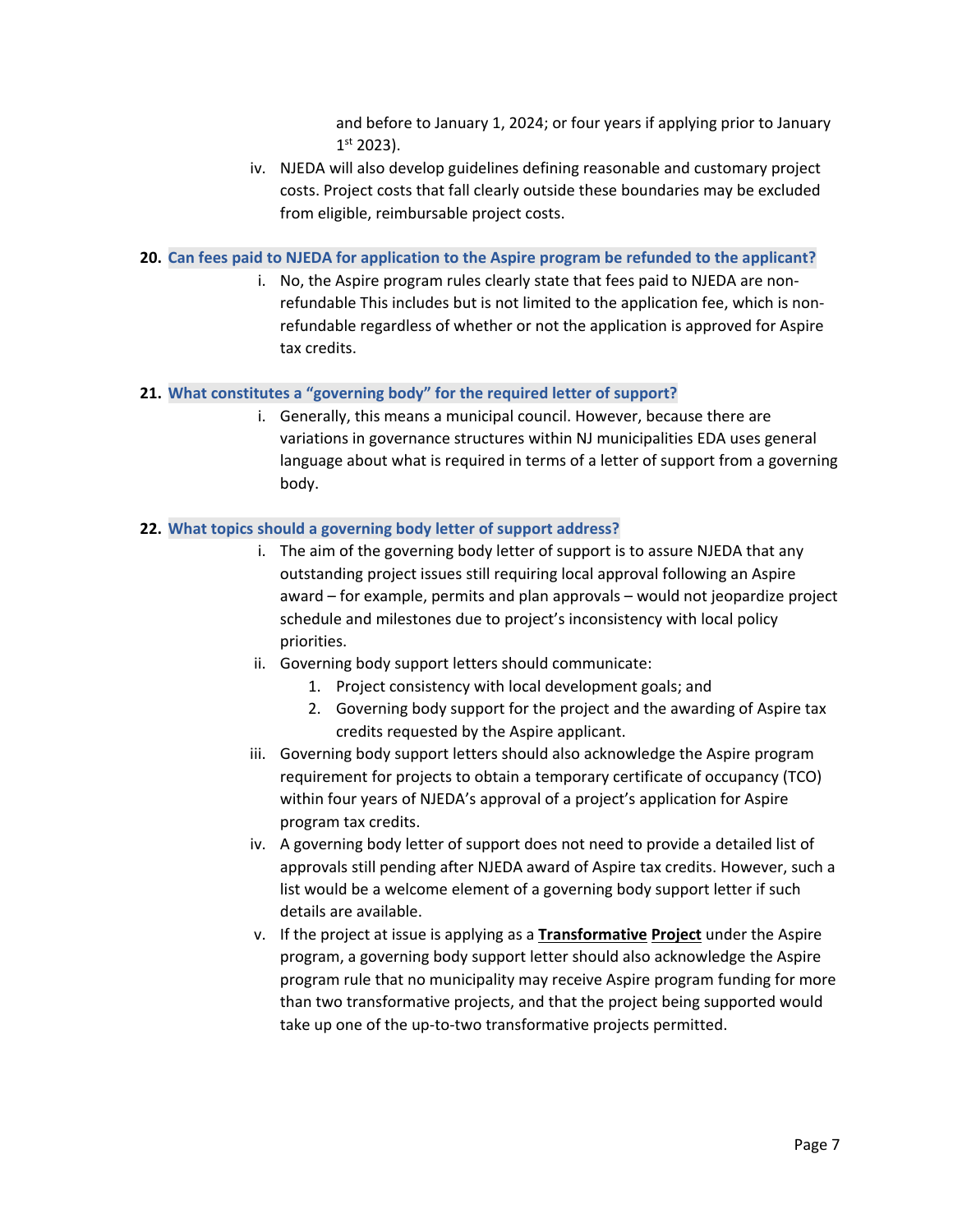### **23. What benefits are counted in an Aspire project's net benefit analysis test?**

- i. Reminder: the requirement to conduct a net benefit analysis applies only to primarily commercial projects.
- ii. The net positive economic benefit analysis will include direct and indirect tax revenues for ongoing benefits at the State level, as well as direct, indirect, and induced tax revenues at the State level for construction benefits. Local tax benefits will only be included if they directly benefit the State, for example by reducing the amount the State needs to provide local governments to support local public programs.
- iii. For more details on how the net benefit analysis is conducted, consult these [materials](https://www.njeda.com/wp-content/uploads/2021/11/Appendix-C-%E2%80%93-Net-Benefit-Analysis.pdf) on the Aspire program home page.

### **24. Does a primarily residential project have to meet a net benefit test?**

i. No. Primarily residential projects are excluded from having to demonstrate a positive net benefit. Furthermore, the residential component of a predominantly commercial project is also excluded from project-related net benefit calculations.

### **25. How is the net benefit test applied to mixed-use projects?**

- i. First, an assessment will be made to determine whether the project is predominantly residential or predominantly commercial.
- ii. If the project is predominantly residential, the project will not be required to undergo a net benefit test.
- iii. If the project is predominantly commercial, it must undergo a net benefit test.
- iv. For a predominantly commercial project, any use that is excluded by the statute from a net benefit test requirement will be carved out of the net benefit analysis. In addition to residential uses, these uses include certain health care facilities occupying spaces larger than 10,000 square feet and certain food retailers selling fresh foods occupying spaces larger than 16,000 square feet.
- v. NJEDA staff will use the Impact Analysis for Planning (IMPLAN) model to measure economic benefits to the state of the project.
- vi. Average wages and average employees per square feet values that are appropriate to the region where the project is located and the type of real estate product that is being built will be used.
- vii. Projects located in a Government-Restricted Municipality (Paterson, Trenton, and Atlantic City) must show that benefits to the State are at least 150 percent of tax credit incentives awarded.
- viii. Projects located anywhere else must show that fiscal benefits to the State are at least 185 percent of tax credit incentives awarded.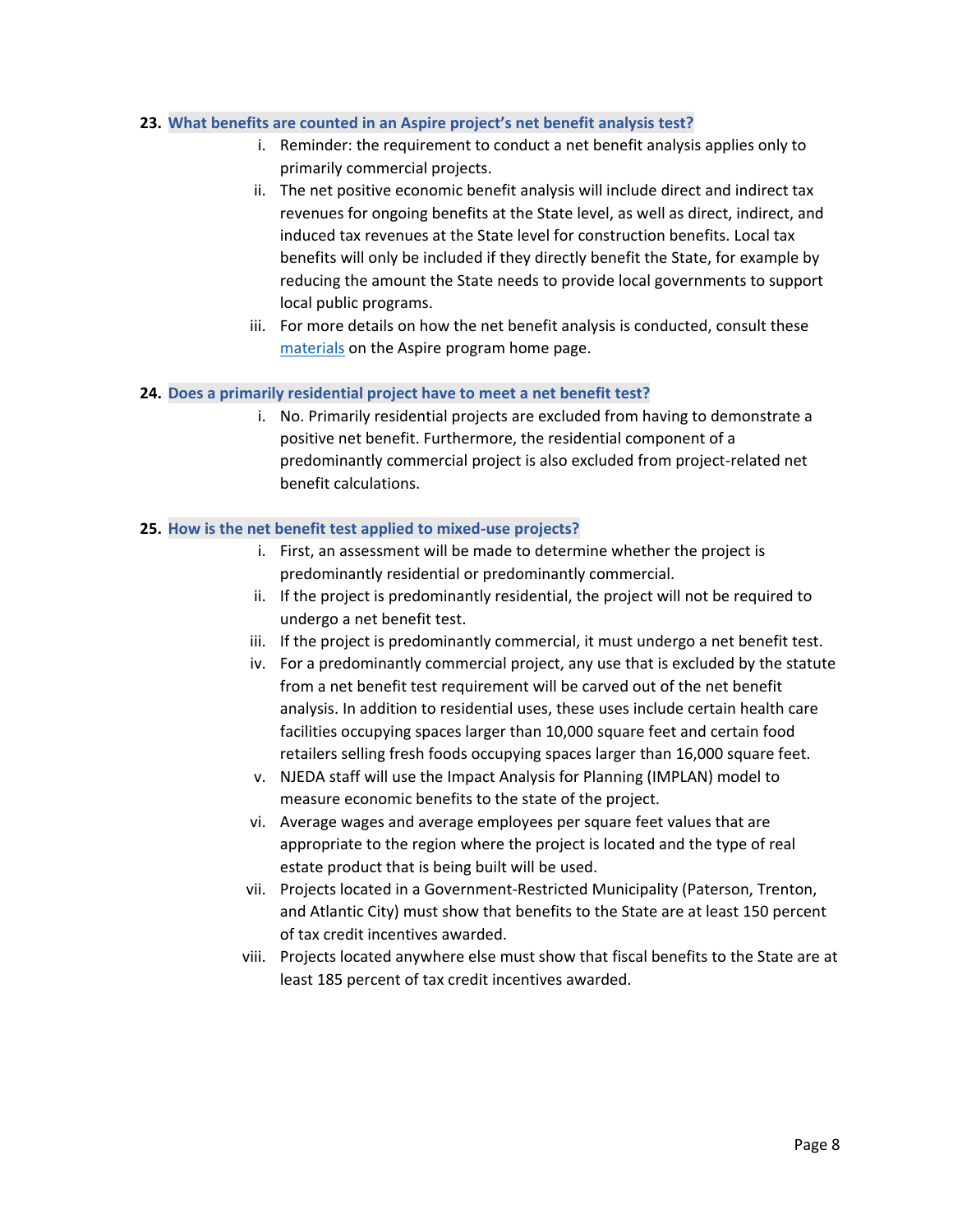# **26. What projects and costs can be included in a Community Benefits Agreement (CBA)?**

i. What goes into a CBA will be determined through discussions between the developer and the host municipality. There are no programmatic limits to what can be funded by a CBA.

### **27. Must prevailing wages be paid during project construction?**

- i. Yes.
- ii. In addition, any project costs incurred prior to application that are otherwise eligible (i.e., demolition, site remediation) and that an applicant wishes to be included as part of the project costs for purposes of tax credit awards must be able to evidence that prevailing wages were paid for that work.

# **28. Do prevailing wages have to be paid after an Aspire-funded project is built and becomes operational?**

- i. Yes. Prevailing wages must be paid for all building management services over the term of the eligibility period (the 10 years during which any awarded tax credits are issued), including (but not limited to) maintenance, janitorial, and cleaning services.
- ii. In addition, if any further construction at the project should be required during the 10-year eligibility period, workers engaged in that construction also must be paid prevailing wages, and evidence of that provided to NJEDA.

# **29. If a project receiving Aspire tax credits does better than expected, does its "excess profit" need to be shared back with the State of New Jersey?**

- i. Yes.
- ii. For every project receiving tax credit awards under the Aspire program, NJEDA is required to determine a "reasonable and appropriate return on investment" (RARI).
- iii. If a project's returns exceed the RARI set by the NJEDA Board at project approval by more than 15 percent, the applicant will be required to share 20 percent of the proceeds above that amount with the NJ State Treasury.
- iv. An initial assessment of project success will be calculated during the project's  $7<sup>th</sup>$ year. A final assessment will be calculated during the project's 10<sup>th</sup> and final year. A project sale could also cause these calculations to be made at an earlier time.
- **30. How will Aspire program project details and project performance information be available to the public?** 
	- i. As required by statute, the Authority will publish and maintain information regarding individual projects awarded and overall program activity on its website.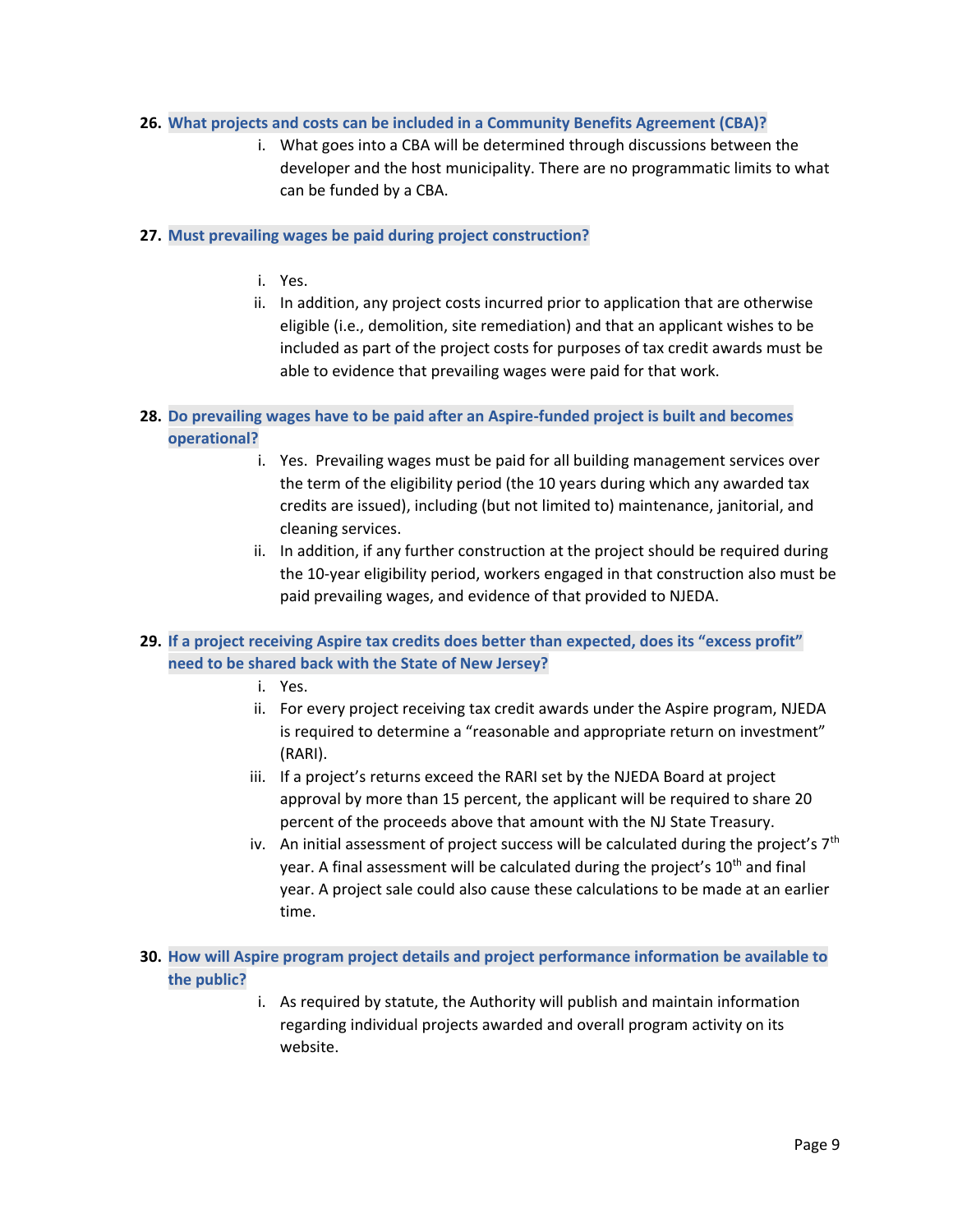- **31. Do the residential components of Aspire-funded project need to ensure that the product mix of affordable units is proportionate to the product mix for market-rate units?**
	- i. Yes.
	- ii. Furthermore, affordable units in Aspire-funded projects must be evenly distributed throughout the project, and – consistent with the even distribution of units throughout the project – the timing of the delivery of affordable units must be contemporaneous with the delivery of market-rate units.
- **32. For what length of time must affordable units in Aspire-funded projects be made available to meet affordable housing requirements?**
	- i. The duration of an applicant's responsibility to keep affordable units in use for affordable housing requirements will depend on specific local housing affordability controls.
	- ii. If at any point during the 10-year eligibility period, EDA learns of any deviation from the affordable housing plan that formed the basis of EDA's project approval, the applicant may be at risk of forfeiture of tax credits awarded.
	- iii. The approval letter will require that the qualified residential project will be monitored by an administrative agent as defined in N.J.A.C. 5:80-26.2 during the eligibility period for purposes of the affordable housing reservation in N.J.A.C. 19:31-23.3(e).
	- iv. For a project with residential units, documentary evidence will need to be provided by the applicant that the deed restriction required pursuant to N.J.A.C. 19:31-23.8(f)6 remains recorded, and documentation from the administrative agent that the redevelopment project remains in compliance with the affordability controls pursuant to the "Fair Housing Act," P.L. 1985, c. 222 (N.J.S.A. 52:27D-301 et al.);
- **33. If a residential project is solely rehabilitation of an existing housing project (i.e., no new construction) is the 20 percent affordable housing set aside not required?** 
	- i. Yes. If a project consists solely of rehabilitating or renovating existing units, with no change to the composition of units or creation of new units, the 20 percent reservation is not a requirement.
- **34. Is the internal rate of return calculated based on leveraged (equity calculation) or unleveraged (total project cost calculation) returns?**
	- i. The internal rate of return will be calculated based on developer equity contributed and returns on that equity.
- **35. How is "final point of sale" defined in terms of transformative projects?** 
	- i. "Final point of sale" will include any business that generates revenue from transactions that occur at a specific location based on a location-specific activity. Casinos, hospitality (e.g., hotels and dining), healthcare services, and retail all to fall into the "final point of sale" category.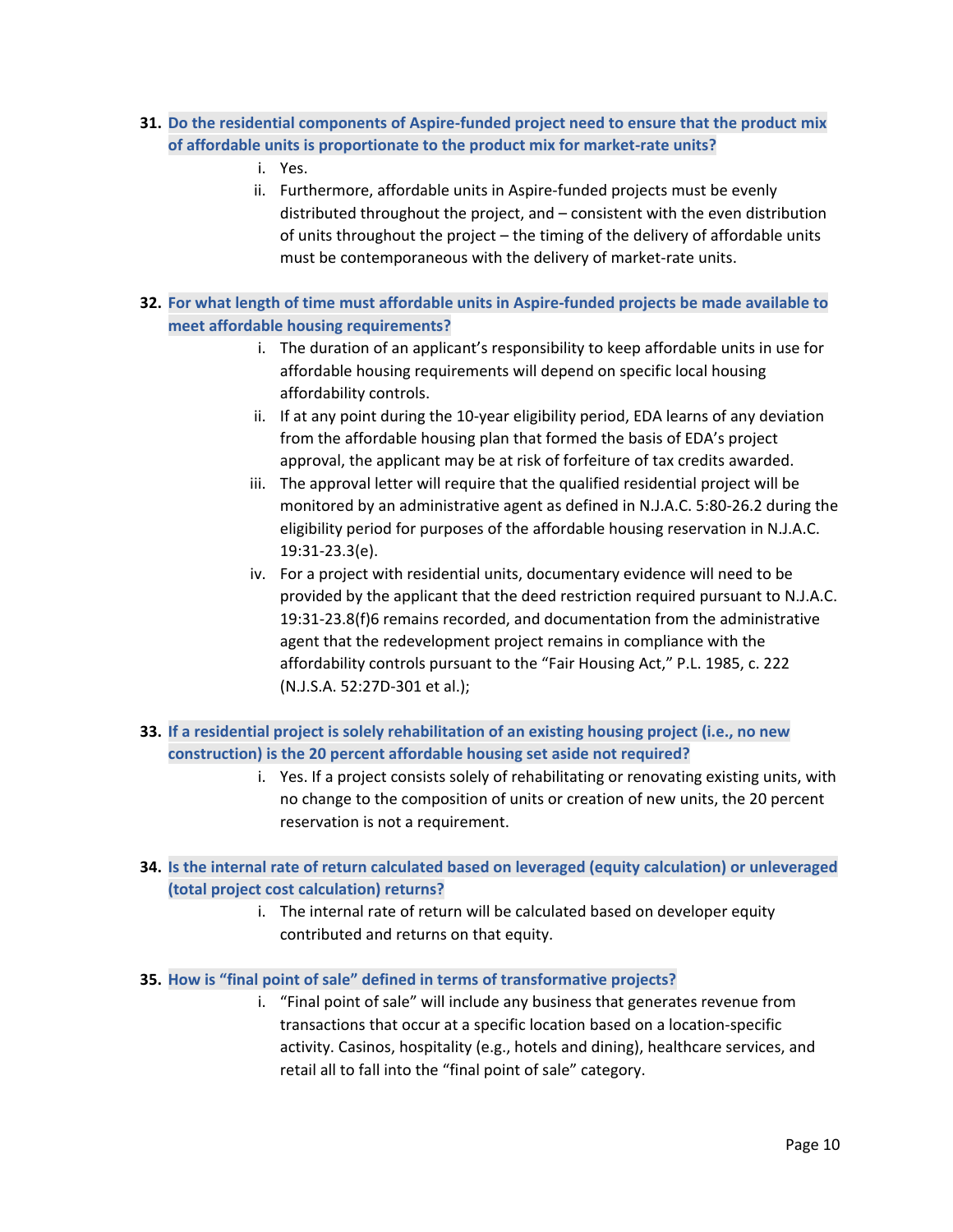### **36. Does the repayment of excess returns apply to projects financed with LIHTC?**

i. Yes, although it is not anticipated to be a significant issue. This would primarily come into play in the event the project contained a considerable portion of market rate housing that far exceeded what was anticipated at approval.

### **37. Can ongoing costs of a CBA be an element of developer operating cost for a project?**

- i. Yes. However, the ongoing expenditures anticipated must be defined at the project's outset so that they can be accurately incorporated into calculation of project return and tax credit award.
- ii. For purposes of eligible costs for calculating tax credit award size, the net present value of CBA-related operating costs may not – when summed with any CBA-related project development costs – exceed five percent of total project costs.
- iii. Note that project development costs must be accounted for as "soft costs," which – for purposes of eligible cost and award size calculations –may not exceed a total of 20 percent of project cost. To the extent that the sum of CBArelated project development costs and other soft costs exceed the 20 percent soft cost cap, that will limit the amount of CBA-related costs that can be included as part of project costs.

### **38. What is considered a "soft cost"?**

- i. "Soft costs" includes project costs not directly related to construction. This may include capitalized interest paid to third parties, real estate taxes, utility connection fees, accounting, title/bond insurance, fixtures/equipment with a useful life of five years or less, affordable housing fees, and costs associated with financing, design, engineering, legal, or real estate commissions.
- ii. Soft costs do NOT include early lease termination costs, air fare, mileage, tolls, gas, meals, packing material, marketing and advertising, temporary signage, incentive consultant fees, Authority fees, loan interest payments on permanent financing, escrows, reserves, pre-opening costs, commissions and fees to the developer, project management, or other similar costs.
- iii. As described in the answer to Question 37(iii) above, soft costs may also include costs for benefits and services provided under the community benefits agreement that are not directly related to construction of the project.

#### **39. What project expenses are referred to in the market study opinion on expenses?**

- i. Any project expenses not relating to the cost of financing, hard construction costs, or soft costs incurred during construction are expected to be substantiated by the Market Study.
- ii. The Market Study should provide justification for the cap rate used to provide a terminal value of the project as included in the required proforma.
- iii. The NJEDA will reserve the right to substantiate anything contained in the proforma that is not substantiated by the Market Study or other documentation